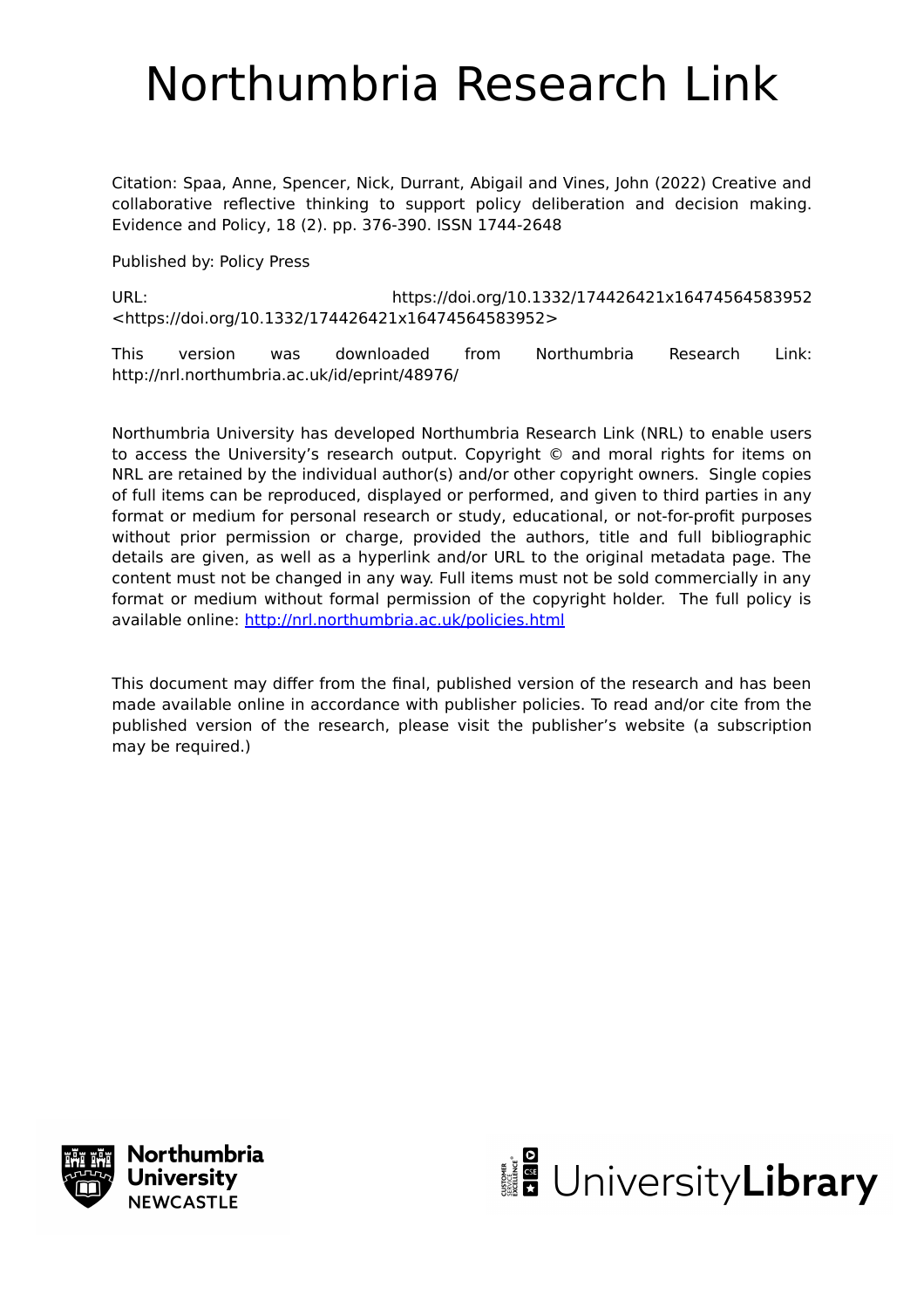*Evidence & Policy* • vol XX • no XX • 1–14 • © Policy Press 2022

Print ISSN 1744-2648 • Online ISSN 1744-2656 • https://doi.org/10.1332/174426421X16474564583952 Accepted for publication 16 March 2022 • First published online 15 April 2022



This article is distributed under the terms of the Creative Commons Attribution-NonCommercial 4.0 license (http://creativecommons.org/licenses/by-nc/4.0/) which permits adaptation, alteration, reproduction and distribution for non-commercial use, without further permission provided the original work is attributed. The derivative works do not need to be licensed on the same terms.



# **Creative and collaborative reflective thinking to support policy deliberation and decision making**

Anne Spaa, [anne.spaa@northumbria.ac.uk](mailto:anne.spaa@northumbria.ac.uk) Nick Spencer, [nick.spencer@northumbria.ac.uk](mailto:nick.spencer@northumbria.ac.uk) Northumbria University, UK

Abigail Durrant, [abigail.durrant@newcastle.ac.uk](mailto:abigail.durrant@newcastle.ac.uk) Newcastle University, UK

> John Vines, [john.vines@ed.ac.uk](mailto:john.vines@ed.ac.uk) University of Edinburgh, UK

**Background:** Co-creation in policymaking is of increasing interest to national governments, and designers play a significant role in its introduction.

**Aims and objectives:** We discuss instances from our fieldwork that demonstrated how UK Policy Lab used design methods to gain insight into the design-oriented methods introduced to policymakers' practices, and how these may influence conventional policy design processes.

**Methods:** This paper reports on the learnings from a two-month participant observation at UK Policy Lab conducted in early 2019.

**Findings:** We found that, beyond human-centred and future-oriented practices, the designers working at this unit appropriate *design as a reflective practice* for the context of policymaking. We discuss how the use of visual and creative methods of design are utilised by *policy designers* to facilitate co-creative reflective practices, and how these make a valuable contribution to policymaking practices in UK Government.

**Discussion and conclusions:** As deliberation and decision making is influenced both by *what is thought about* as well as *who* is doing the thinking, reflective practices allow notions and assumptions to be unpicked. Moreover, when done as a group activity, reflection leads to a co-production of a deepened understanding of policy challenges.

Consequently, we argue, the reflective practices introduced by Policy Lab are an essential contribution to developing a co-creation tradition in evidence-informed policymaking processes.

**Key words** design methods • reflection • co-creation • policymaking

#### **Key messages**

• Beyond human-centred and future-oriented methods, UK Policy Lab appropriates *design as a reflective practice*, to contribute to policymaking by supporting deliberation and decision making.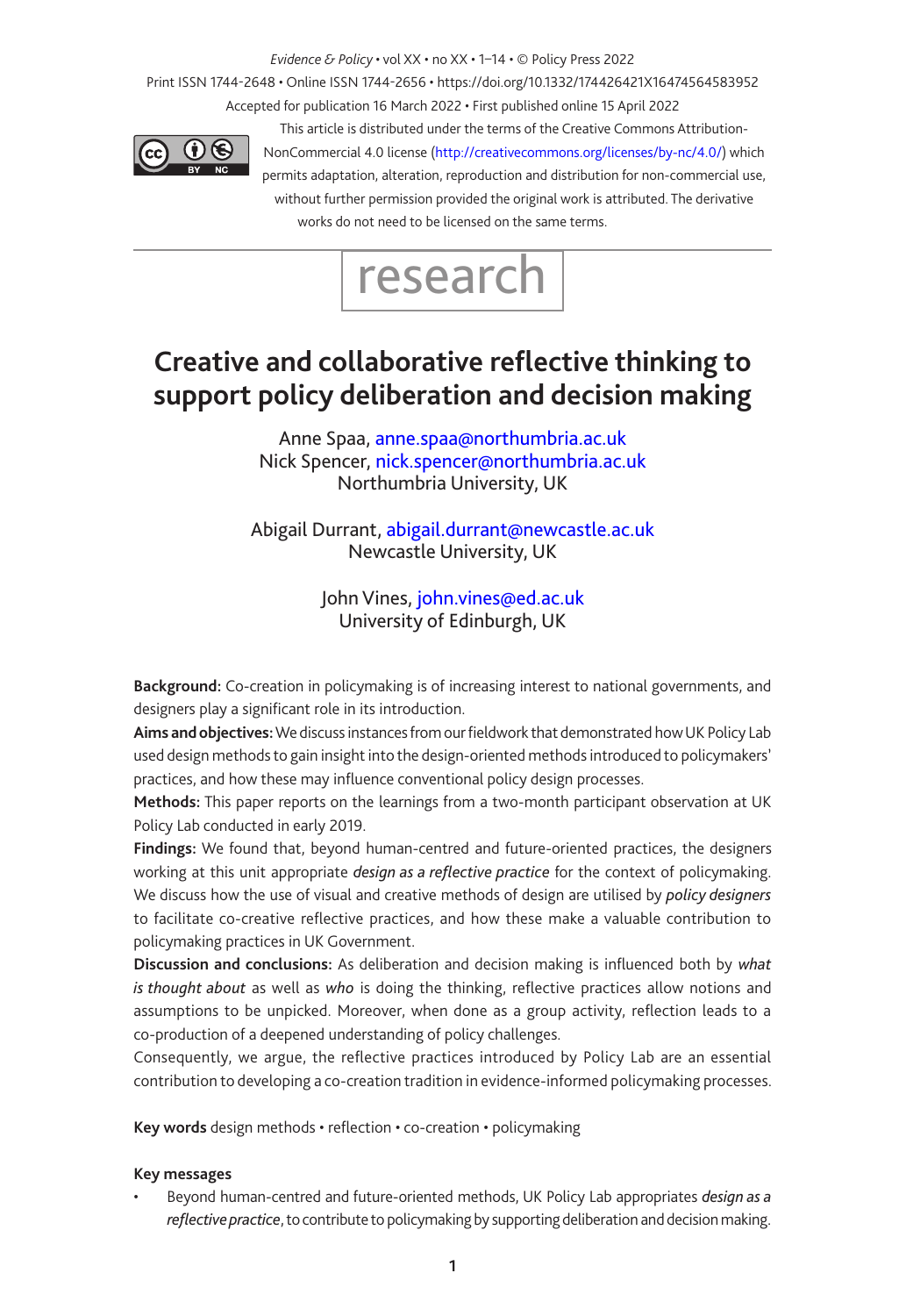- Creative and visual methods from design enable collaborative policymaking processes, as they externalise thinking and surface overlaps and differences among policymakers' perspectives.
- We argue that *design can support the reflective practice* of policymakers, highlighting explicit and implicit frames structuring decision making.

To cite this article: Spaa, A., Spencer, N., Durrant, A. and Vines, J. (2022) Creative and collaborative reflective thinking to support policy deliberation and decision making, *Evidence & Policy*, XX(XX): 1–14, DOI: 10.1332/174426421X16474564583952

## **Introduction**

Public Sector Innovation Labs (PSI-Labs) – regularly called Policy Labs – are spaces within public bodies to help embed new forms of innovation and experimentation within government and tackle complex public and social issues. Generally understood as a response to overcome limitations of current policymaking practices, the remit of PSI-labs is to support governments in establishing change in policymaking practices, such as enabling policymakers to include new forms of evidence and break through departmental siloes ([Rutter, 2012;](#page-14-0) [Hermus et al, 2020\)](#page-14-1). Over the last decade, labs like these have started to explore the specific role visual and creative methods play in policymaking practices. A prominent example of one such lab is UK Policy Lab (henceforth referred to as Policy Lab), which was set up in 2014 within the UK central government's Cabinet Office as part of the civil service reform strategy [\(Policy Lab, n.d.](#page-14-2)). Initiatives like Policy Lab present opportunities for exploring design practices – predominantly from Service design [\(Kimbell, 2015\)](#page-14-3) – to provide alternative or additional approaches to conventional policymaking processes. This paper explores the role design practices and methods play in policymaking processes within the UK central government. We draw on a two-month *participant-observation* at Policy Lab, conducted by the lead author at the start of 2019. This study was part of a wider research programme investigating the role of design in policymaking and policy design practices in UK Government. The research set out to understand how and to what purpose human-centred and future-oriented methods were utilised by Policy Lab, and how these influenced policymakers who had worked with Policy Lab on projects and participated in activities facilitated by them. The existing literature on *design for policy* highlights the challenging relationship between predominant forms of evidence-based policymaking and the forms of evidence that may be understood and built on using visual and creative methods. However, the insights from our participant observation at Policy Lab offers a more nuanced view. We found Policy Lab positions and leverages collaborative reflective thinking in design methods to encourage policymakers to behave as *reflective practitioners* in their profession. Schön's notion of the reflective practitioner describes the ability to learn about one's own practice through being aware of what influences one's decision making, and to reflect on these influences in order to critically assess the validity of a choice [\(Schön, 1983\)](#page-14-4). This understanding of decision-making processes is valuable for designers, as it enables them to articulate their agency in the process of understanding and interpreting knowledge. Rather than putting their decision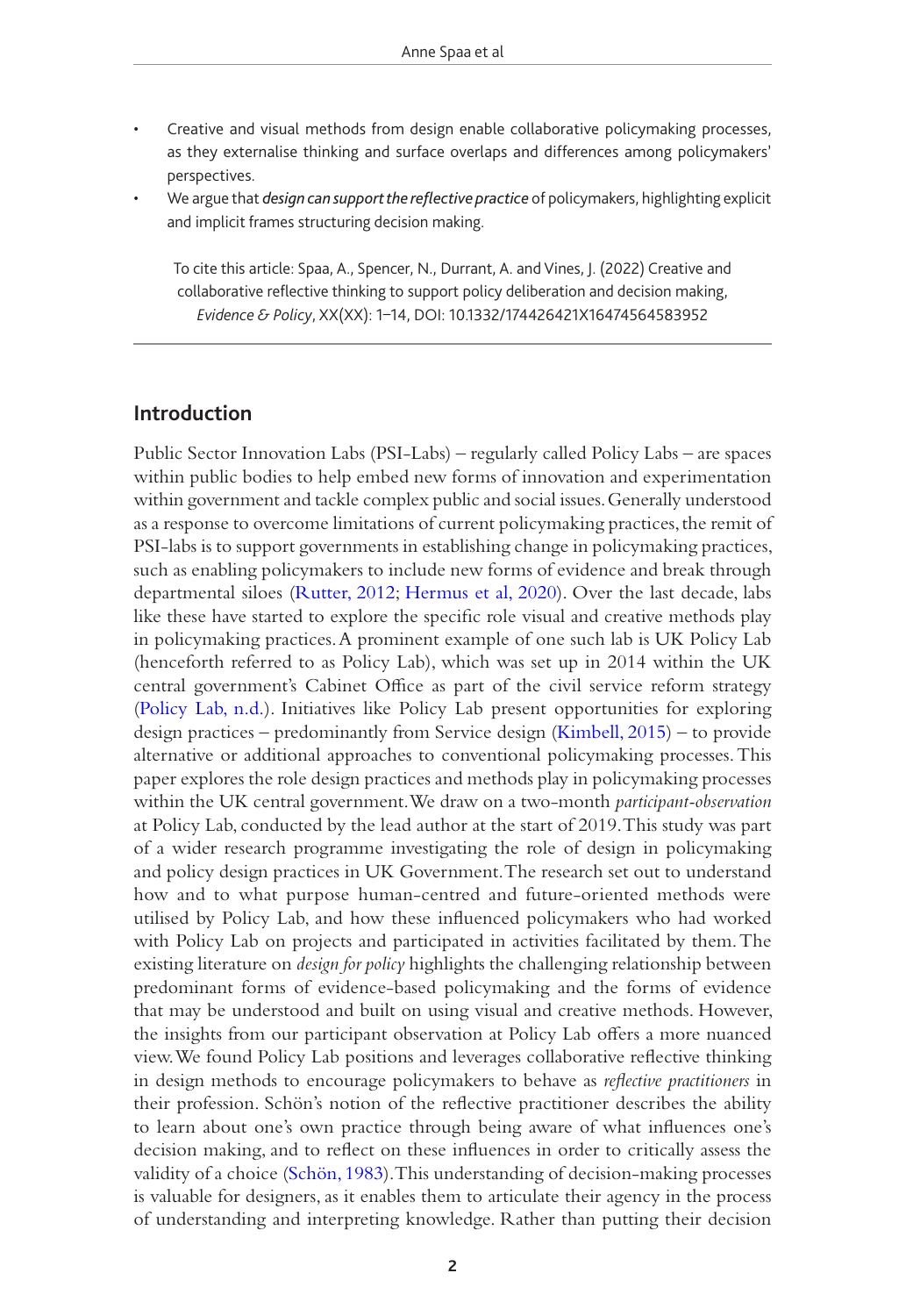making down as creative intuition, this critical awareness enables designers to highlight *how* knowledge informs their decisions and practice [\(Hummels and Frens, 2009;](#page-14-5) [Dix and Gongora, 2011](#page-14-6)). In order to externalise their thinking processes, designers have developed a wide range of creative and visual methods that enable them to document and communicate their deliberation and decision-making processes in designerly ways ([Dix and Gongora, 2011](#page-14-6)).

In this article, we discuss instances from our fieldwork that demonstrated how Policy Lab used design methods to support reflection around evidence by policymakers. The article starts with an introduction to the prevailing literature on *Design for Policy*, followed by a brief overview of the fieldwork conducted at Policy Lab. We then introduce key insights from our fieldwork. The paper concludes with a discussion on how Policy Lab uses creative and visual methods to facilitate processes of co-creative reflection.

#### **Background:** *design for policy*

As designers are expanding their territory and have gone to work at national government offices, the appropriation of these methods for this traditionally nondesign profession has received much academic interest. Under the umbrella term *design for policy*, this discourse is increasingly engaged with by scholars, practitioners and commentators from both fields of design and policy. Work considered as *design for policy*, both in research and practice, focuses on the use of design practices to address public problems through policy.

A review of the *design for policy* discourse evidences a distance between the discourses from design and policy. While policy is a means for governments to respond to and address public problems, designers have expressed challenges with how the processes of policymaking are run. design addresses critiques around vertical hierarchies, siloed approaches, and advocated for the incorporation of more human-centred perspectives within policymaking practices [\(Bason, 2016;](#page-13-0) [Mintrom and Luetjens, 2016;](#page-14-7) [Kimbell](#page-14-8)  [and Bailey, 2017\)](#page-14-8). These visions combined suggest the need for radical change in how policy should be made, in which changes ultimately result in policy design becoming a participatory practice in which citizens have equal power in the policy decision-making process to those in and of Government (Bailey and Lloyd, 2016a; [Kimbell and Bailey, 2017](#page-14-8)).

Tens of Policy Labs across a range of national governments were established, predominantly focusing on influencing problem-oriented phases of the policy design process. As found by Vaz and Prendeville, many PSI-labs work within policy design, focusing on problem-oriented phases early on in policymaking processes: 'A majority (>85%) of the surveyed organisations claim to be intervening at the problem identification stage of the policymaking cycle, and this resonates with the use of a [D]esign approach' [\(Vaz and Prendeville, 2019:](#page-14-9) 153).

As described in the introduction above, we look specifically at the Policy Lab located in UK's Central Government, which is concerned with innovating *policy design* processes: phases of policymaking that are concerned with agenda setting (scoping), formulation and decision making.1

In parallel, Policy scholars and commentators – while highlighting a renewed interest in *policy design* approaches – have a predominant focus on articulating the constraints in policymaking that are likely to limit the potential of *design for*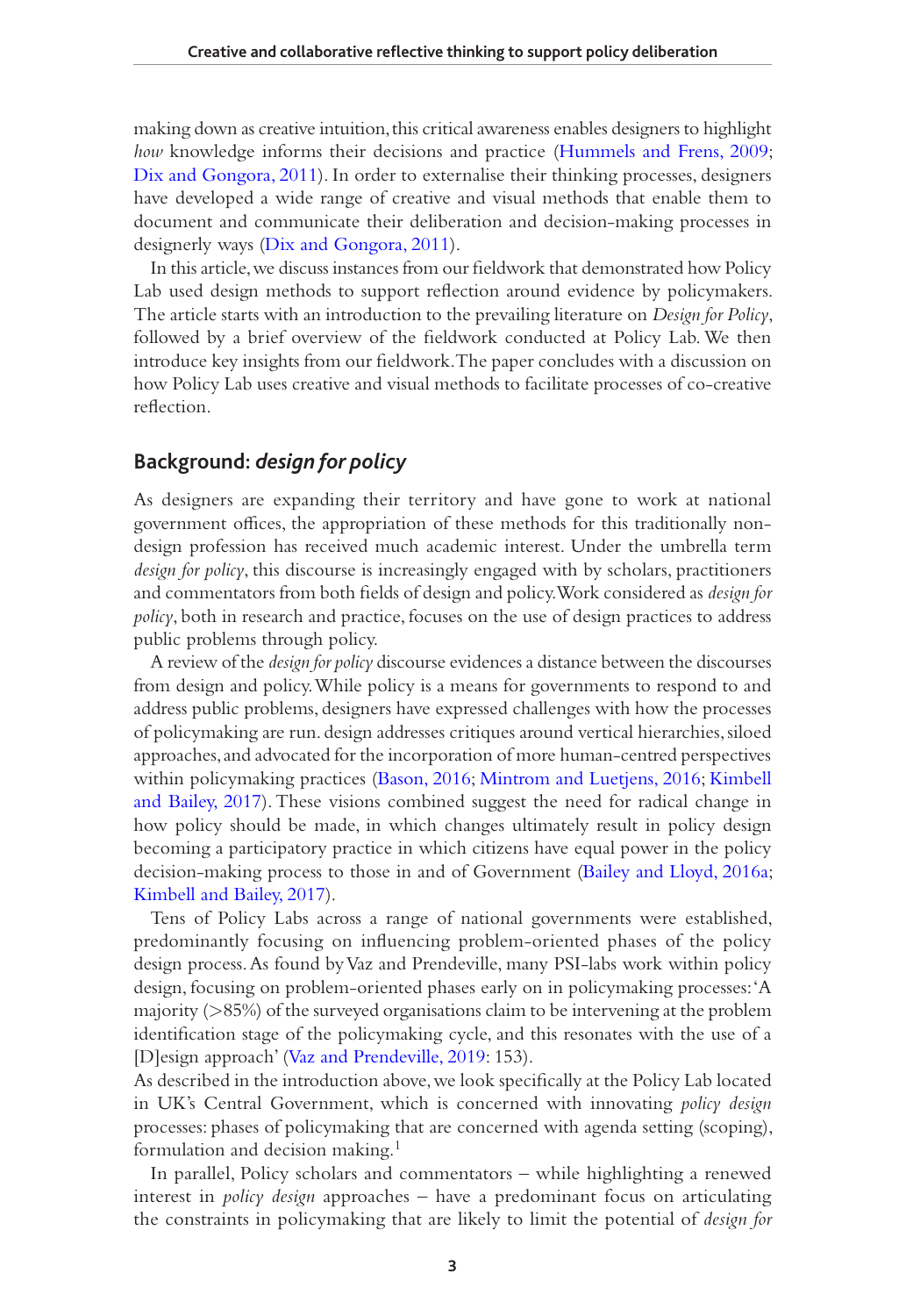*policy* practices: researchers highlight the responsibilities of contentious decision making, traditions of evidence-based policymaking, and challenges of organising the complexity of policy processes in Government ([Clarke and Craft, 2019](#page-13-1); [Peters,](#page-14-10)  [2020](#page-14-10)). These institutional factors and taken-for-granted assumptions and practices act as barriers for the introduction of design approaches that are more uncertain, draw on more ambiguous forms of data and material, and are more open-ended. A result of this is a range of arguments across the design and Policy literature that observe the inherent tensions between these fields: the 'rational decision-making' of policy versus the creative 'intuition' of design [\(Bason, 2016](#page-13-0); [Kimbell, 2015](#page-14-3)); the abductive thinking of design as 'clearly distinct' from the deductive approaches in policy ([Van Buuren et al, 2020](#page-14-11)); and the 'logic administrative organisation' of policymakers 'clashing' with the 'sensibilities' of the designer ([Bason, 2016](#page-13-0)). In this light, the *design for policy* discourse focuses on the tensions around evidence practices and how to challenge 'established hierarchies or bureaucratic categories' [\(Hermus et al, 2020:](#page-14-1) 24) that determine decision-making practices in policy design [\(Bailey and Lloyd, 2016b;](#page-13-2) [Vaz and Prendeville, 2019](#page-14-9)). The conclusion reached is that evidence-based and design-oriented approaches supposedly 'sit uncomfortably together' [\(McGann et al, 2018](#page-14-12)) due to their 'conflicting beliefs' on how to design policy ([Bason, 2016;](#page-13-0) [Kimbell, 2015](#page-14-3); [Bailey and Lloyd, 2016a;](#page-13-3) McGann et al[, 2018\)](#page-14-12).

While these discussions seem to present opposing views on how to design policy, they share an emphasis on tensions in evidence and decision-making practices in policy design. Academics have emphasised that it is naïve to assume that evidenceinformed approaches to policymaking result in a linear relationship between evidence and decision making in policymaking (Cairney, 2016; [McGann et al, 2018](#page-14-12)). In doing so, it arguably ignores the influence of values, political judgment and organisational cultures [\(Bailey and Lloyd, 2016a;](#page-13-3) [Mortati, 2019](#page-14-13); [Peters, 2020](#page-14-10)). In this context, we believe it is of continuing importance to 'further explore the contribution of co-creation to support the use of evidence in policy and practice change' [\(Metz et](#page-14-14)  [al, 2019](#page-14-14): 332).

In line with this, [Mortati \(2019](#page-14-13)), [Bailey and Lloyd \(2016a](#page-13-3)), and [Vaz and](#page-14-9)  [Prendeville \(2019](#page-14-9)) have called for a more nuanced design perspective on policy design, one that embeds an understanding of Government practices in its claims of what design may contribute. As highlighted by [Metz et al \(2019](#page-14-14)), there appears to be a 'sense of optimism' to integrate new practices such as a co-creation to work within 'existing systems of public service provision' [\(Metz et al, 2019:](#page-14-14) 335). Nonetheless, while Metz, Boaz and Robert acknowledge that there may be a role for designers to bridge the gap between research and practice in policymaking, they also state that 'evidence to support co-creation (and indeed co-production) as a knowledge mobilisation intervention remains thin on the ground' [\(Metz et al,](#page-14-14)  [2019](#page-14-14): 331). Consequently, they conclude, 'as a potential strategy for transforming relationships between knowledge producers, policymakers, practitioners and publics, co-creation continues to sound somewhat optimistic if not naïve' [\(Metz](#page-14-14)  [et al, 2019:](#page-14-14) 331). Informed by this appeal for a balanced view of *design for policy,* we identified the need for research into the *practical act* of policymaking in order to understand how other practices of design may be more likely to influence the formative stages of policy design (if they do not already). Findings from our analysis of participant observation at UK Policy Lab have painted a more nuanced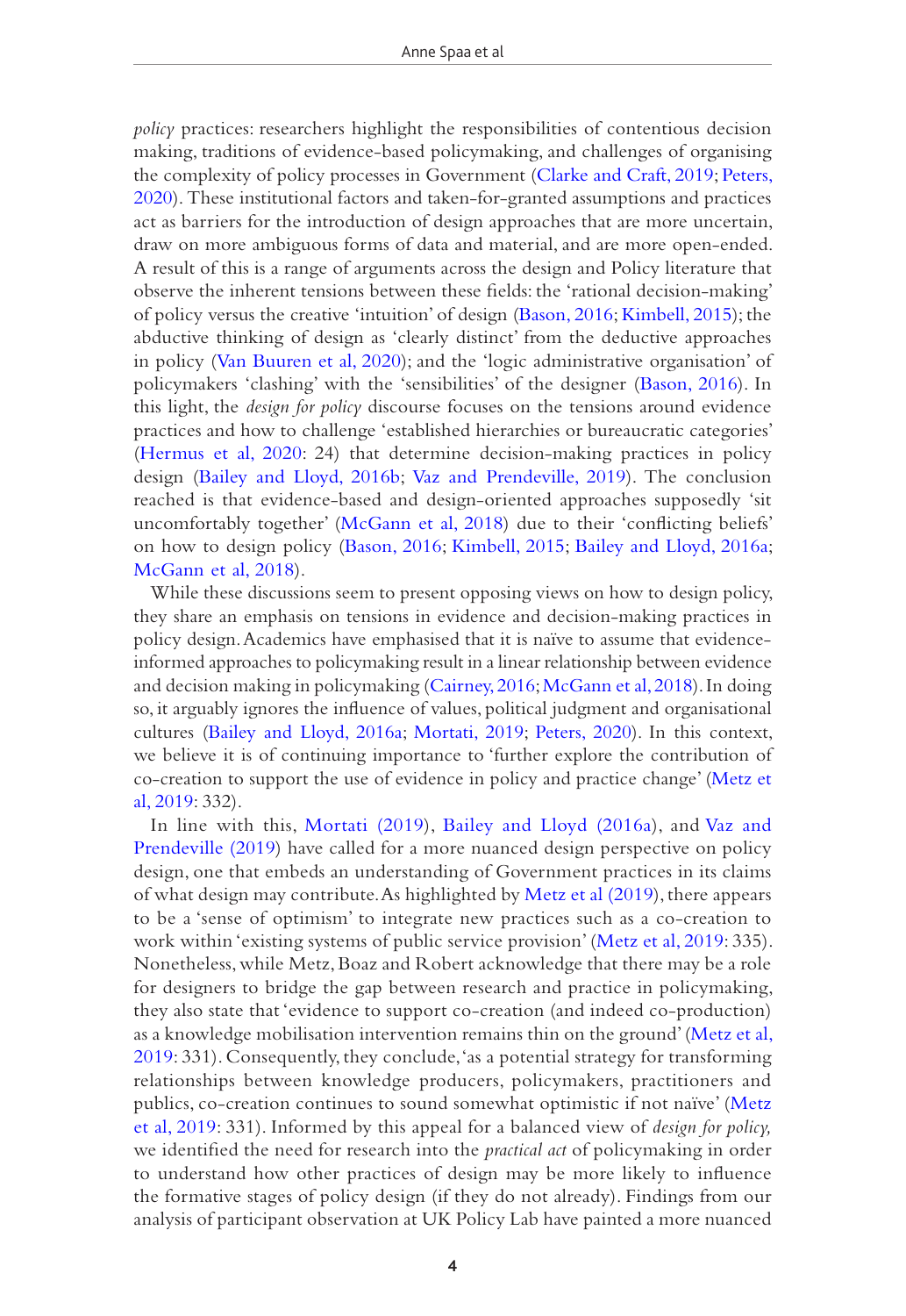picture – one in which the value of design as a reflective practice within existing processes of policymaking is demonstrated.

# **Research approach**

Designers at Policy Lab are referred to as *policy designers*. The first author stepped into this role, to work as a policy designer at Policy Lab, in 2019, embedding herself in the professional practices and work of the organisation to gain contextualised and situated insights. While her time in Policy Lab was set out as an internship placement, where she worked as a policy designer in practice, it was also agreed with the Policy Lab team that she would use the placement as an opportunity to conduct participant observation as part of a wider project focused on the role of design methodologies and approaches in evidence-based policymaking settings. As such, over the course of two months she was afforded the opportunity to engage in policy design through practice, and overtly and covertly participate in and observe the day-to-day practices of the wider team of policy designers. The first author consciously took on a dual position of both *insider* and *outsider* to the study context, in order for her to join Policy Lab both as an intern and as researcher: being a trained designer, she held an insider position enabling her to understand the discourse and practices of designers working at UK Policy Lab. This position was 'juxtaposed' [\(Fossey et al, 2002:](#page-14-15) 727) with the outsider position of being a researcher from beyond the Policy Lab team. The qualitative analysis [\(Fossey et al, 2002\)](#page-14-15) of the data collected by the first author focused on gaining a better understanding of the relationship of policy designers' practices within a policy.

## *Data collection*

The study focused on understanding the professional practices of policy designers, how they adapt design methods for the specifics of policymaking and introduce design-oriented practices to central UK Government through collaboration with policymakers. To gain insight into how these professionals mobilise design methods for policymaking, the lead author worked on two interwoven projects for most of her time with Policy Lab (focusing on the role young people could take in government consultation and the experience and knowledge of policymakers conducting government consultations), while also supporting in a more ad hoc manner several others. During these activities, method triangulation was applied as she gathered data through taking fieldnotes, capturing visual materials, and conducting semi-structured interviews. Three different types of data were collected to allow for 'comparison and convergence of perspectives to identify corroborating and dissenting accounts' (Fossey et al, 2002: 728). Fieldnotes described observations and reflections on unrecorded conversations which were conducted while participating in Policy Lab's daily practice. The notes did not follow a specific format, in order to allow for free expression of what was observed and experienced. Visual materials were gathered during the study as well, including those that the first author (in her role as participating policy designer) designed for projects during her participation at Policy Lab. To complement the notes and visual materials, four semi-structured interviews were conducted with policy designers working at Policy Lab. The interviews were transcribed verbatim before the start of the analysis.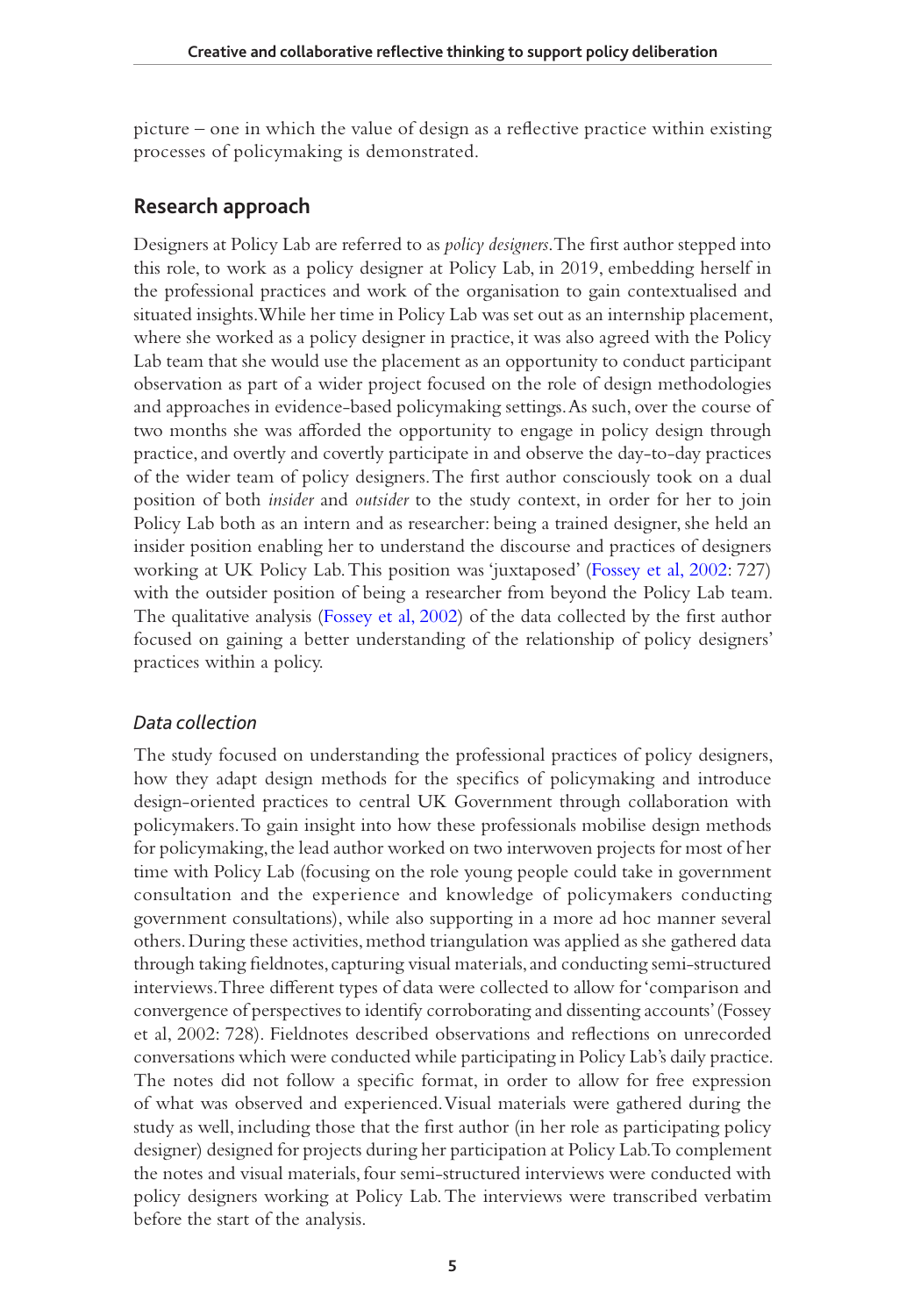#### *Data analysis*

The data collected during the placement was shared with the third and fourth author to reflect on the observational work and how to capture it in ways that could be analysed thematically ([Braun and Clarke, 2006](#page-13-4)). As a first step into the analysis, several reflections describing the context of Policy Lab were noted. While most of these were documented in one of the notebooks, these stories were rewritten to capture more detail than when initially written down. Secondly, an inductive exercise of a close reading of the notebooks to identify insightful excerpts into practices of policy designers. Rather than aiming to cluster all the notes into themes, this phase aimed at specifying the aspects of practices at Policy Lab that had been particularly interesting. In the last phase of the analysis, focus was laid on bringing forward experiences and observations of decision-making processes of policy designers, the influence of the organisational context, and the authors interpretation of these experiences and observations as design researchers.

In the following section we report on findings from fieldwork and the analysis of data, with a specific focus on insights gathered on the facilitation of reflective practice through design methods. We first broadly introduce how projects conducted in collaboration with policymakers are established and run by Policy Lab. We then focus on two specific examples of how the design methods used by Policy Lab work demonstrated a clear relationship between creative practices and reflective thinking in a policymaking context. We found that the instances illustrate how Policy Lab uses this relationship to flatten hierarchies around evidence, challenge assumptions policymakers have, and promote new forms of reflective policymaking practice.

# **UK Policy Lab's overall practice of facilitating reflective thinking to craft flat hierarchies**

In their work with the UK Government, Policy Lab collaborates with policy teams and departments to introduce policymakers to new tools and methods for policymaking. Their two major strands of work are: (1) facilitating workshops that introduce their creative, visual, human-centred and future-oriented methods to policymakers as part of civil service training or policy schools; and (2) facilitation of projects that support policymakers in understanding and responding to policy challenges in new ways through introducing them to design methods for policy. Both training and projects are initiated by policymakers, who consult Policy Lab for their expertise on these methods.

A collaboration with Policy Lab is generally initiated at the start of a policymaking process. The process goes through several phases, in which Policy Lab meets policymakers and other civil service stakeholders in a series of workshops. We found Policy Lab's use of creative and visual methods from design in policymaking processes often focuses on co-creation being between designers and policymakers (and does not necessarily facilitate co-creation between designers, policymakers and the public). As such, co-creation as we discuss it in this paper may not be understood in its usual sense: the design methods we report on in this paper do not focus on facilitating co-creation between the 'end users' of policy and those that design. Rather, we found that co-creation in Policy Lab's practice seemed to focus predominantly on bridging gaps in perspectives and ways of thinking around policy problems from those internal to government.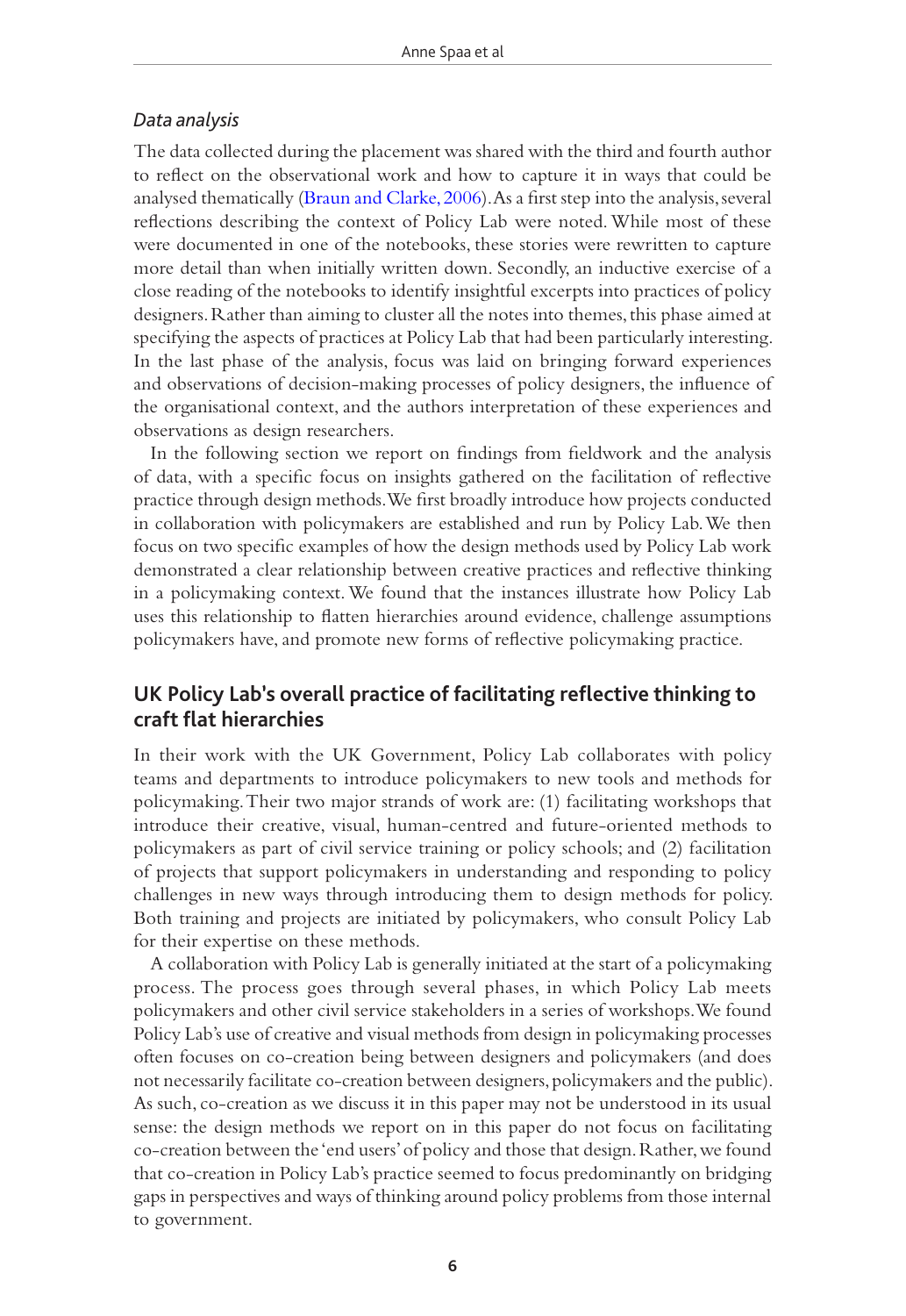After initial research by Policy Lab (for example, into citizen's experiences of public transport, or the use of technology in the context of a specific policy problem), a first workshop with policymakers and stakeholders (predominantly members of the civil service related to the policy challenge) is organised to discuss the results of initial desk-based and fieldwork conducted by Policy Lab, set the challenge the policy team aims to tackle, and go through an initial ideation for policy ideas. In this first workshop, Policy Lab introduces the participants to a range of design tools and methods appropriated for the policy context. These materials are tailored to the specifics of the policy project and aim to allow policymakers and stakeholders to get into a human-centred and design thinking mindset.

The outcomes of the first workshop are typically then developed in further detail by designers in their role of policy designer at Policy Lab. They design materials related to the suggested policy ideas and test these policy prototypes with relevant groups of citizens to gather feedback. The feedback is analysed by Policy Lab and the derived insights are used to inform a second workshop with the policy team and stakeholders. In this second workshop, the policymakers evaluate the outcomes of the user testing and conclude the insights gained throughout the process. After this, Policy Lab ends the process by bringing together a project report which includes the prototypes developed during the process. These materials are handed over to the policy team at the end of the collaboration with Policy Lab, after which the policy team continues the policy design process.

Much of the aforementioned research on design for Policy focuses on these latter aspects: the nature of policy design outcomes, the involvement of implicated citizens in policy formation and testing of policy ideas. However, we also observed that the methods developed by Policy Lab for these early stages of a policy design process aim to support policymakers in their processes of coming to understand the policy challenge, while simultaneously revealing that one's understanding of and perspective on the policy challenge is informed by a range of factors.

Overall, the participant observation confirmed that policy teams need 'to combine evidence, values, and political judgement' when designing policy, and for that go through a process of interpretation that could be supported by reflective practices (Cairney, 2016: 1). The potential of these reflective practices of design may be particularly relevant given that policy appears to be moving away from the 'naively rationalist' position that 'presumes an all too linear relationship between evidence and policymaking' ([McGann et al, 2018](#page-14-12): 263). In the following, we will describe and discuss two 'empirical instances' to illustrate how the use of creative and collaborative practices at Policy Lab cultivated valued opportunities for critical reflection.

#### *Instance A: using personas to collaboratively question bias in policymaking*

As part of a project that explored how young people could become more involved in Government consultation processes, Policy Lab developed a series of policymaker personas to use in a workshop with young people to give them a better idea of what a policymaker may be like.

Personas are a frequently used tool in human-centred design to reconcile insights about a specific target user group and to communicate an understanding of their needs, aspirations and values to other designers and stakeholders. Describing a fictional character, personas present an impression of an individual's day-to-day whereabouts,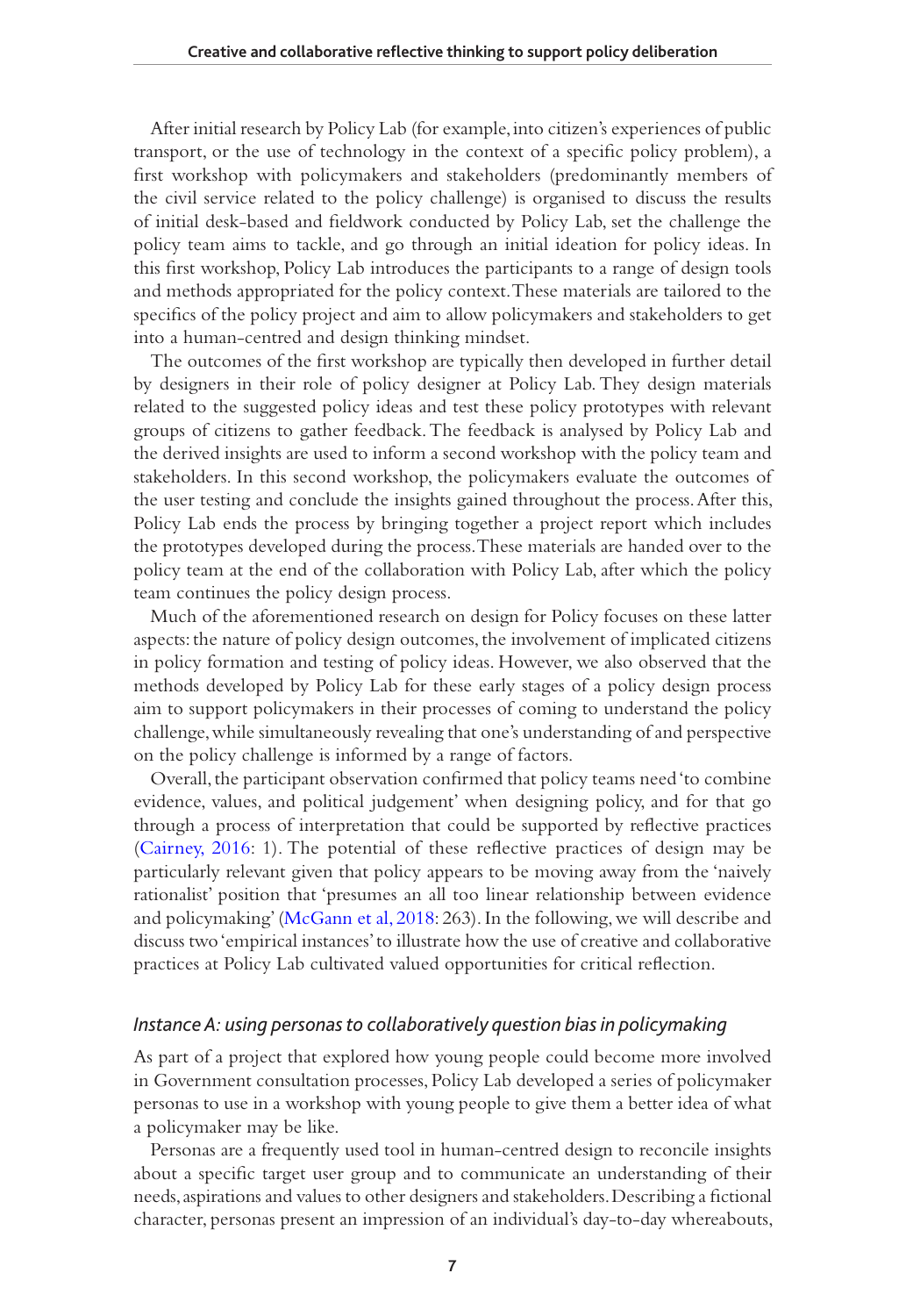activities and connections to the design context. Often complemented with a visual element (a placeholder portrait image, or a social context), personas allow for a concretising of what is known about the target group related to the design challenge. It is perhaps unsurprising, then, that personas were frequently used within the Policy Lab projects observed during the first author's fieldwork. However, while it is often claimed that tools such as personas are introduced into human-centred design processes to elicit empathy towards a target user base and to bring their needs into focus, we observed that personas were mostly found to provide a resource supporting policymakers in how to reflect. In the following, we highlight that UK Policy Lab helps to demonstrate specific evidence gaps and potential bias by using practices such as personas to stimulate reflective thinking about the available evidence.

The use of personas to collaboratively question biases was observed in the early stages of Policy Lab projects. During the initial stages of a project, Policy Lab facilitated workshops that focus on stimulating their participants (predominantly policymakers and members of the civil service related to the policy challenge) to adopt a solution-agnostic approach to policy design. Rather than supporting the participating policymakers and stakeholders in finding a 'solution' to the policy 'problem' too early in the process, policy designers focused on creatively highlighting differences in participants' perspectives on the policy challenge and how to address it.

An adaptation of the design-oriented persona exercise was used by policy designers to make biases of a policy's target group explicit, revealing the differences among policymakers and the influence this may have on the policymakers' assumptions about the best response to the policy problem. Policy Lab adapted the persona exercise into their work with policymakers. Rather than being presented with a completed persona description, if time allowed, workshop participants (in teams) were asked to compose a persona description based on what they knew about the target group of a policy. Workshop participants were asked to populate a blank persona sheet (template) and to write down their general ideas of a person who fits their target group. At this point, as articulated by one of the senior policy designers, they were asked to 'annotate the person on the sheet, draw some things and write a story alongside it with a few questions'. Often, these descriptions included statements on what an individual within the target group was likely to do, think and know.

After populating the blank persona, participants were asked to critically reflect on the descriptions they had created (or when time did not allow were given) and identify whether the persona was likely to be stereotypical or representative. This second step of the exercise challenged participants to focus on what they believe may be stereotypical elements of their persona to illustrate the biases that have influenced the description. By doing so, Policy Lab aimed to enable participants to reflect on what is not known about the target group within the policy team, and trigger questions about the assumptions made to fill in evidence gaps: What are stereotypical elements in your current description? Where do you think your understanding of your target group is biased? What don't you know about your target group? What do you need to find out to get a better understanding of the policy's target group?

Through the facilitation of the adapted persona exercise, participants were encouraged to make explicit the aspects of their thinking that were informed by explicit knowledge of the policy challenge and context and how assumptions had become part of the group's thinking about the target group. Sometimes, participants struggled to come to a persona description that could capture the target group,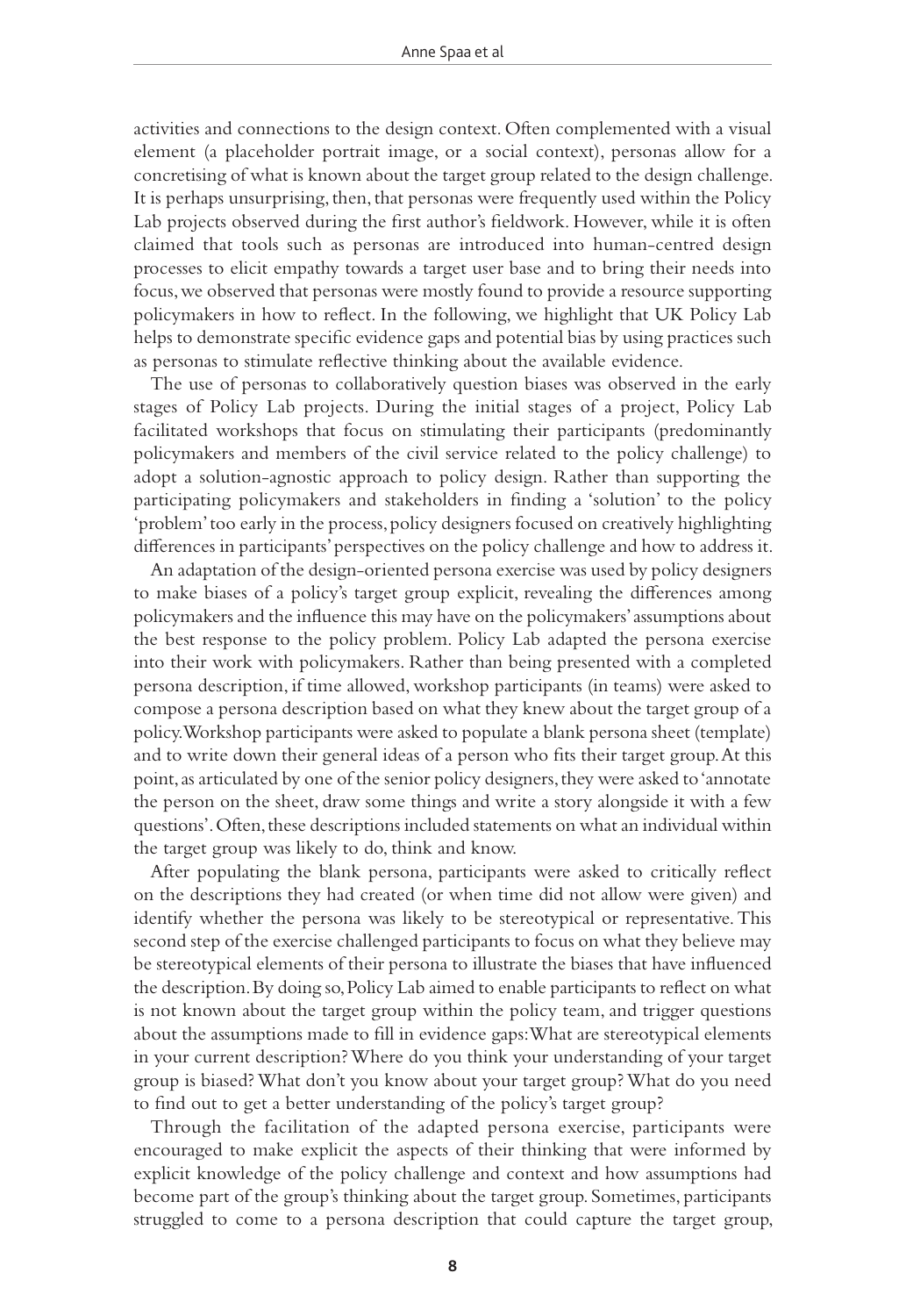revealing hesitancy to make assumptions about a policy target group or addressing them as if they could be considered as a uniform group of people.

As such, Policy Lab's two-step approach to using personas appeared to be effective in facilitating discussion in which the danger of biases and lack of evidence on policy target groups are brought to the centre of the participants' attention.

Simultaneously, structuring the activity around visually and creatively developing and questioning a persona enabled participants to identify concrete gaps in knowledge, as they were encouraged to externalise their thinking about and understanding of a policy target group as part of the activity. Reflecting on the persona descriptions from different participants may furthermore reveal that policymakers may have different biases and rely on different knowledge when addressing a policy challenge, which likely needs to be negotiated when designing a policy. Encouraging workshop participants to reflect in a shared space on aspects such as their priorities, beliefs, biases, assumptions, knowledge and expertise with regard to the policy, was found to allow Policy Lab to make the differences between participants visible and explicit in a policy team, and to highlight these as inevitable complexities within a policy challenge.

Through these reflective processes, the creative methods aimed to craft flat hierarchies amongst the participants. This echoes findings from the previous special issue on 'Co-creative approaches to knowledge production and implementation' (2019), in which it is highlighted how co-creation can reveal and redesign power structures that may create barriers for deliberation and decision making in policymaking: co-creation 'promote[s] cycles of mutual consultation among stakeholders to ensure different forms of knowledge and ways of knowing are integrated in planning and solutions' [\(Metz et al, 2019](#page-14-14): 333). Creative methods, here, can be applied to ensure participants focus on 'working through challenges together' rather than identifying and reinforcing vertical power structures internal to those participating in co-creation. Consequently, rather than allowing participants to focus implicitly on power balances, a situation is created that allows participants to explore the impact of different perspectives and understand how these highlight complexities of a policy challenge that need addressing in order to respond appropriately.

#### *Instance B: using visual methods to guide reflection on policymaking practices*

As part of a project that explored how to engage young people in government consultation processes, Policy Lab conducted a series of semi-structured interviews with policymakers. While theoretical models and available documentation allowed Policy Lab to develop a conceptual understanding of the process, goals, and value of government consultation as part of a policy design process, the interviews aimed at gaining insight into how this conceptual understanding compared to the practical experience of policymakers developing and conducting government consultation.

In order to facilitate the interviews with policymakers, the policy designers developed a bespoke journey mapping tool, to elicit both professional and lived experience from policymakers about how such consultations processes happen in practice. As phrased by the junior policy designer who conducted the interviews with policymakers, the interview tool was based on Policy Lab's 'desk-based… understanding of consultation processes'. The first author participated in using the tool during data collection and analysis of policymakers' accounts of their practices and experiences.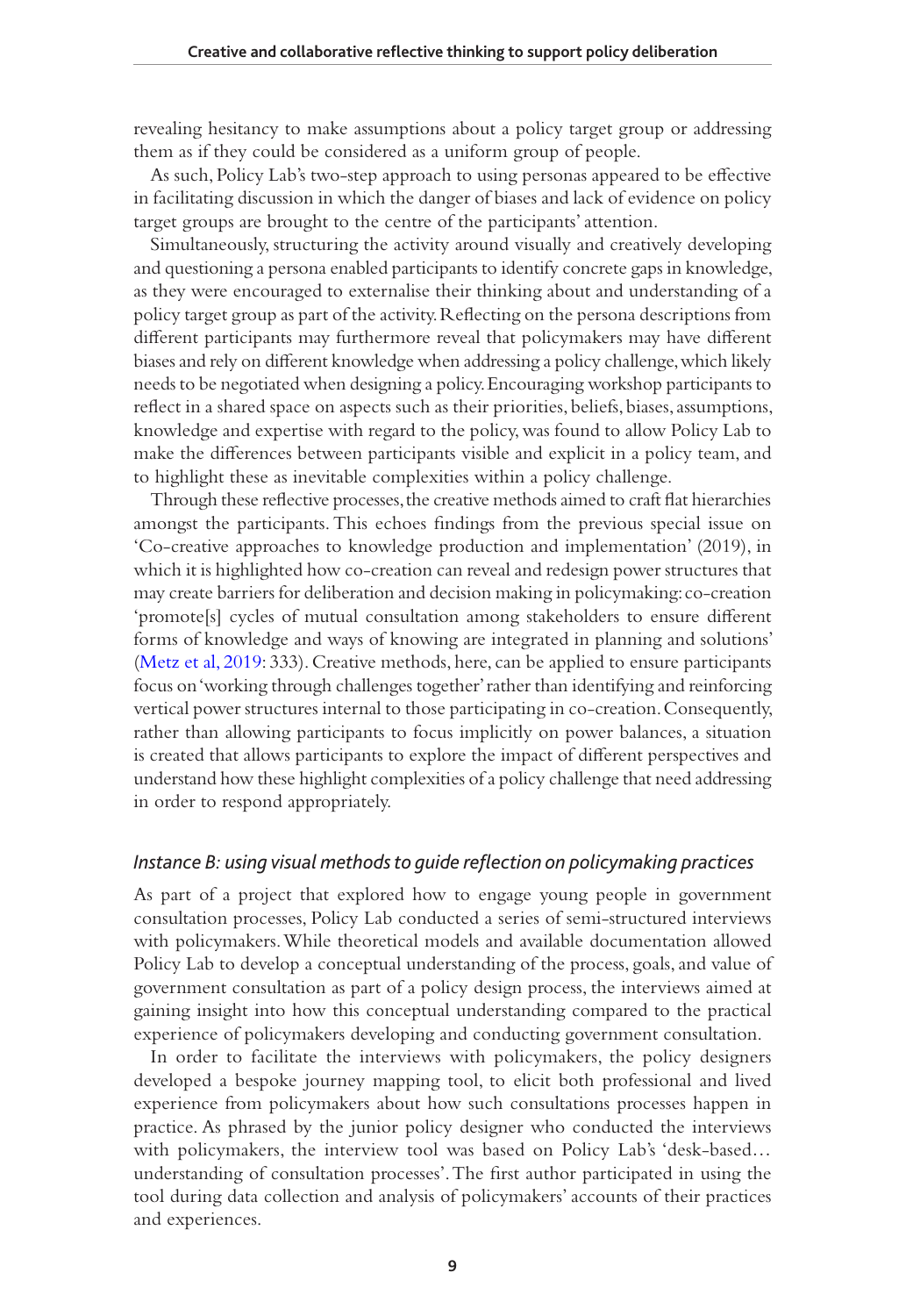

<span id="page-10-0"></span>**Figure 1: The tool designed by Policy Lab used to guide interviews with policymakers into their experiences of conducting a government consultation. Copyright photograph: Policy Lab [\(Bennett and Cutler, 2019\)](#page-13-5)**

*Source:* [https://openpolicy.blog.gov.uk/2019/10/28/lab-long-read-policy-consultations-part-1-mapping](https://openpolicy.blog.gov.uk/2019/10/28/lab-long-read-policy-consultations-part-1-mapping-the-process/)[the-process/](https://openpolicy.blog.gov.uk/2019/10/28/lab-long-read-policy-consultations-part-1-mapping-the-process/)

The interviews focused on: how the participating policymakers moved from one step to another in the process of conducting a government consultation; how they maintained contact with internal and external stakeholders during the process; and the types of citizen engagement they chose to conduct. The journey mapping tool guided this conversation through the visual depiction of the processes in front of the policymakers' eyes. It consisted of a set of octagonal tiles marking different milestones, stages and steps of government consultation. Each of the elements in the tool was designed to trigger reflection on the policymaker's individual experience of going through this policy design practice [\(Figure 1\)](#page-10-0).

At the start of the interview, the tiles were laid down in the order which Policy Lab had understood as the 'right' order (informed by their initial desk-based research into UK Government consultation). When putting the tiles down in this order, the interviewer (one of the junior policy designers) stated that it was up to the interviewee (policymaker) to move tiles around and make them fit their personal experience of the process. On first impression of the order in which the tiles were put down on the table, policymakers generally agreed. Only when the interviewing policy designer started to facilitate reflection through a series of complementary questions about each of the phases of the consultation process (as visualised on the tiles) did policymakers start to reflect on whether the order of the phases was representative of their experience. While policymakers initially seemed to think that Policy Lab shared their understanding of a government consultation, the tool enabled policymakers to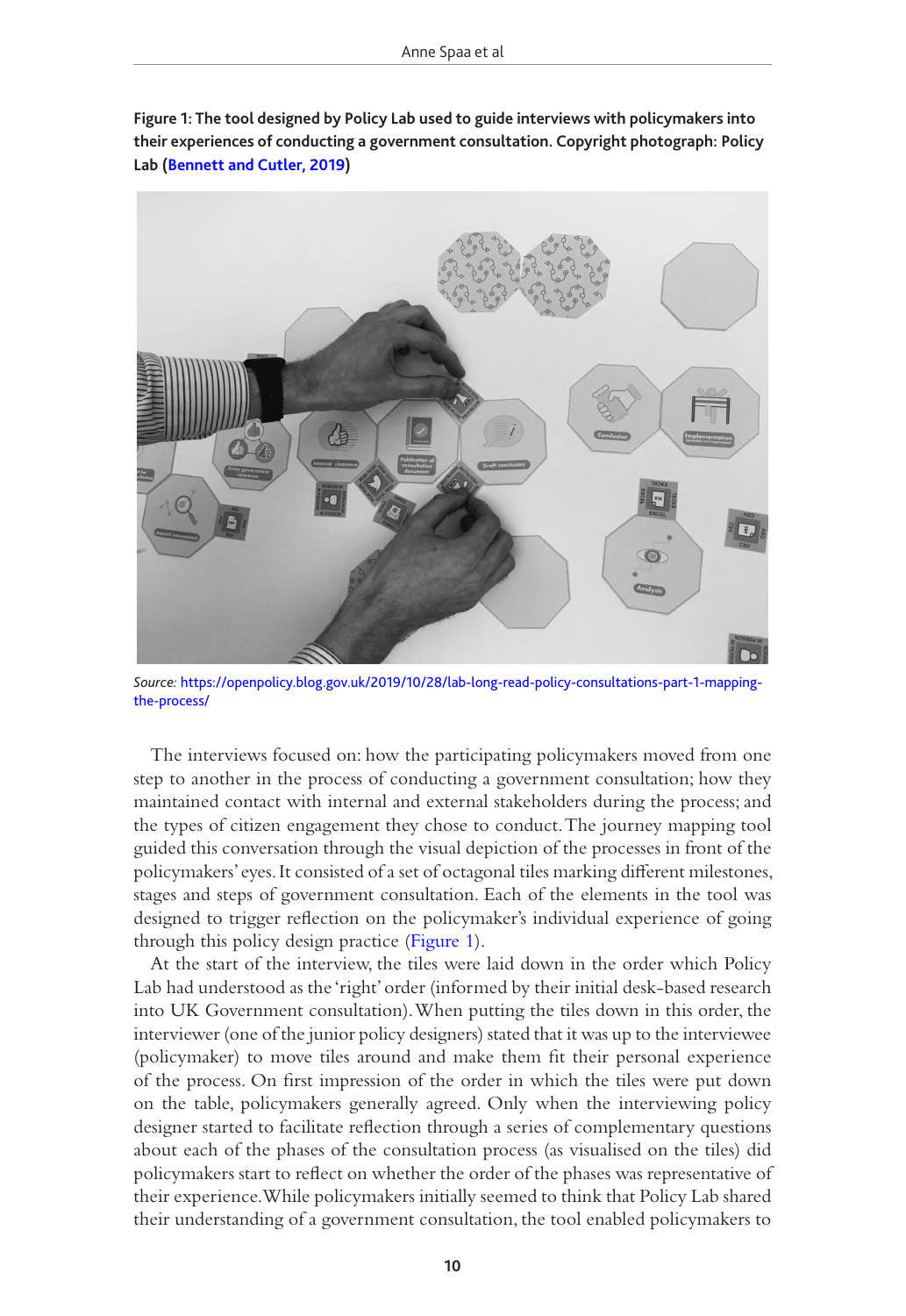make explicit where understandings of the process differed. Resultantly, in each of the interviews, generally, at least one or two tiles were moved to a different place on the table as policymakers reflected on the process of developing and conducting their consultation.

A set of tokens describing tools and expertise available in the process were part of the tool to help policymakers identify the resources available to them during their processes. As the lead author analysed the interviews in her role of policy designer during the placement, it was noticed that this task was simple for participants to identify which tools were used when. Nonetheless, as they were asked to do so, the task triggered reflections on who policymakers had communicated and shared their progress with throughout the process. As such, this part of the tool enabled policy designers to identify (the importance of) external factors influencing policymakers' processes of developing and conducting a government consultation.

Lastly, the policy designer designed a pack of 'pain point' and 'highlight' cards to allow policymakers to respond to the process they were visualising with the use of the tiles. By writing down reflections on the pain point and highlight cards, the policy designer encouraged policymakers to evaluate from their own experiences the process of conducting a government consultation.

When analysing the interviews, in her role of policy designer, the lead author was asked to focus on *actual* practice. This made clear that the tool had a different purpose to most of Policy Lab's tools she had experienced. Most creative and visual methods focused on introducing new ways of designing policy, that were aimed at their adoption in the policymaking practice. In contrast, this tool was designed to support policymakers and policy designers in developing a shared understanding of developing and conducting government consultation.

This instance of Policy Lab's research into the practices of policymakers explicitly relies on collaborative reflective practices in design, which seems to contribute to the development of a new type of activity that policy labs are seen to be exploring: developing tools to facilitate evaluation of and critical reflection on conventional as well as new practices in policymaking. This was also observed by [Zurbriggen and](#page-14-16)  [Lago \(2019](#page-14-16)), who argue for the value of reflection-on-action to evaluate 'co-creation processes and transdisciplinary knowledge generation':

Reflecting while the actions unfold (barriers and opportunities), enables generation of the necessary adjustments and adaptations to change the rules of the game. In this process, specific interventions can result in new rules, practices and relationships within the organisation and the network of actors involved. ([Zurbriggen and Lago, 2019](#page-14-16): 443)

As such, tools like the policy designers' interviews with policymakers show strong similarities with Schön's idea of frame analysis, as they 'study the ways in which practitioners [policymakers] frame problems and roles'. [\(Schön, 1983](#page-14-4): 309) As a type of reflective research, through making visible the differences between policymakers' processes in visual representation, Policy Lab makes policymakers 'aware of and criticise their tacit frames'. ([Schön, 1983](#page-14-4): 309) As Schön argues:

When practitioners are unaware of their frames for roles or problems, they do not experience the need to choose among them. They do not attend to the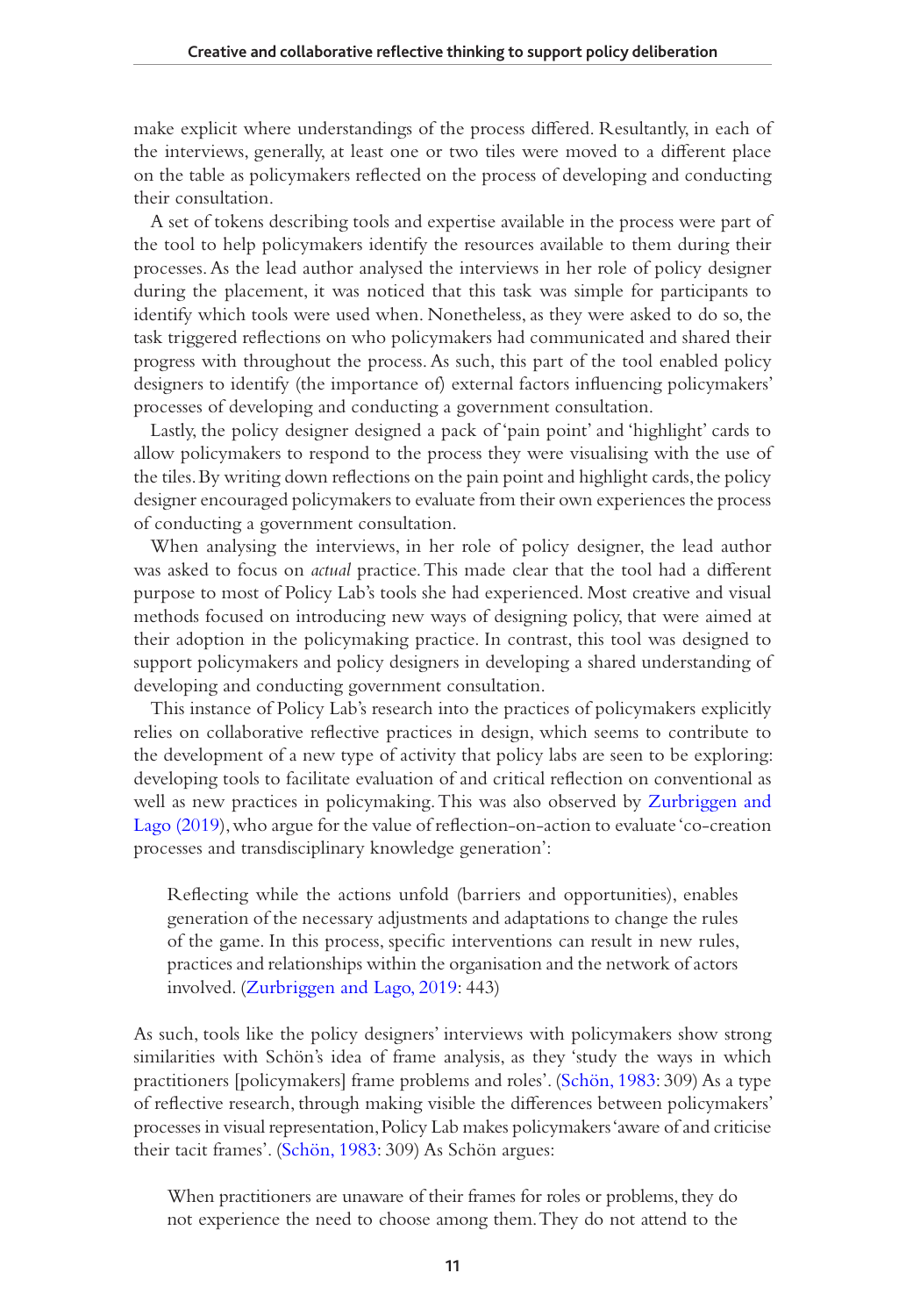ways in which they construct the reality in which they function; for them, it is simply the given reality.… When a practitioner becomes aware of his frames, he also becomes aware of the possibility of alternative ways of framing the reality of his practice. He takes note of the values and norms to which he has given priority, and those he has given less importance, or left out of account altogether. Frame awareness tends to entrain awareness of dilemmas. [\(Schön, 1983:](#page-14-4) 310)

Making policymakers (and designers) aware of their frames through reflection has been seen as a valuable ability to catalyse change in policy design.

This instance showed how, through the design of a visual tool, policy designers created a conversational space to gain overview of a specific type of policy practice, while simultaneously giving space to the personal experiences of the participants. Placing policymakers in the role of experience expert, in particular, appeared to give credit to existing practices, and simultaneously stimulated them to critically reflect on how these may be supported, progressed or expanded.

#### **Concluding discussion: design in policy as a reflective practice**

Through the reported participant observation study and embedded work with Policy Lab, we gained insight into the design-oriented methods introduced to policymakers' practices and how these may influence conventional policy design processes. We identify a particular contribution by design in these spaces: its promotion of reflective practice.

Designers have utilised reflection-in-practice as well as reflection-on-practice, in their methods, skills and outcomes, to support policymakers' moving back and forth between problem definition and solution proposition. The process of reflecting in practice is omnipresent in the practices of policy designers and in policymaker's practices of negotiating between design- and policy-oriented perspectives. Reflection arguably supports policymakers in recognising their perspective on and agency in the process of designing policy: by externalising reflective thinking processes using creative and visual methods from design, Policy Lab enables policymakers to collaboratively form, inform, transform and transcend their ideas ([Dix and Gongora, 2011\)](#page-14-6) on how to respond to policy challenges.

As reported on by Yazejian et al, 'develop[ing] an evolving 'collective view' or "shared understanding", rather than pushing for consensus which is often artificial and perpetuates power structures', may allow to address the influence of 'power imbalances between [among others] community members, [and] stakeholders in the wider system' ([Yazejian et al, 2019](#page-14-17): 342) through reflection on the perspectives that these individuals bring into the policy design process. When evidence-informed policymaking processes prioritise reflective deliberation and decision making over policy solutions, we find that designers can contribute their creative and visual methods to help externalise thinking processes and communicate how the knowledge is understood by a range of perspectives. As such, collaborative deliberation and decision making is strengthened in a challenging professional setting. In closing, this paper has contributed an empirical case demonstrating the efficacy of how creative and visual methods from design can be practiced to foster co-creative reflection within a policy design team. We highlight the potential value of further exploring the use of such methods in other, related settings, and in doing so further analyse the nature of reflection-in-practice in policy design processes.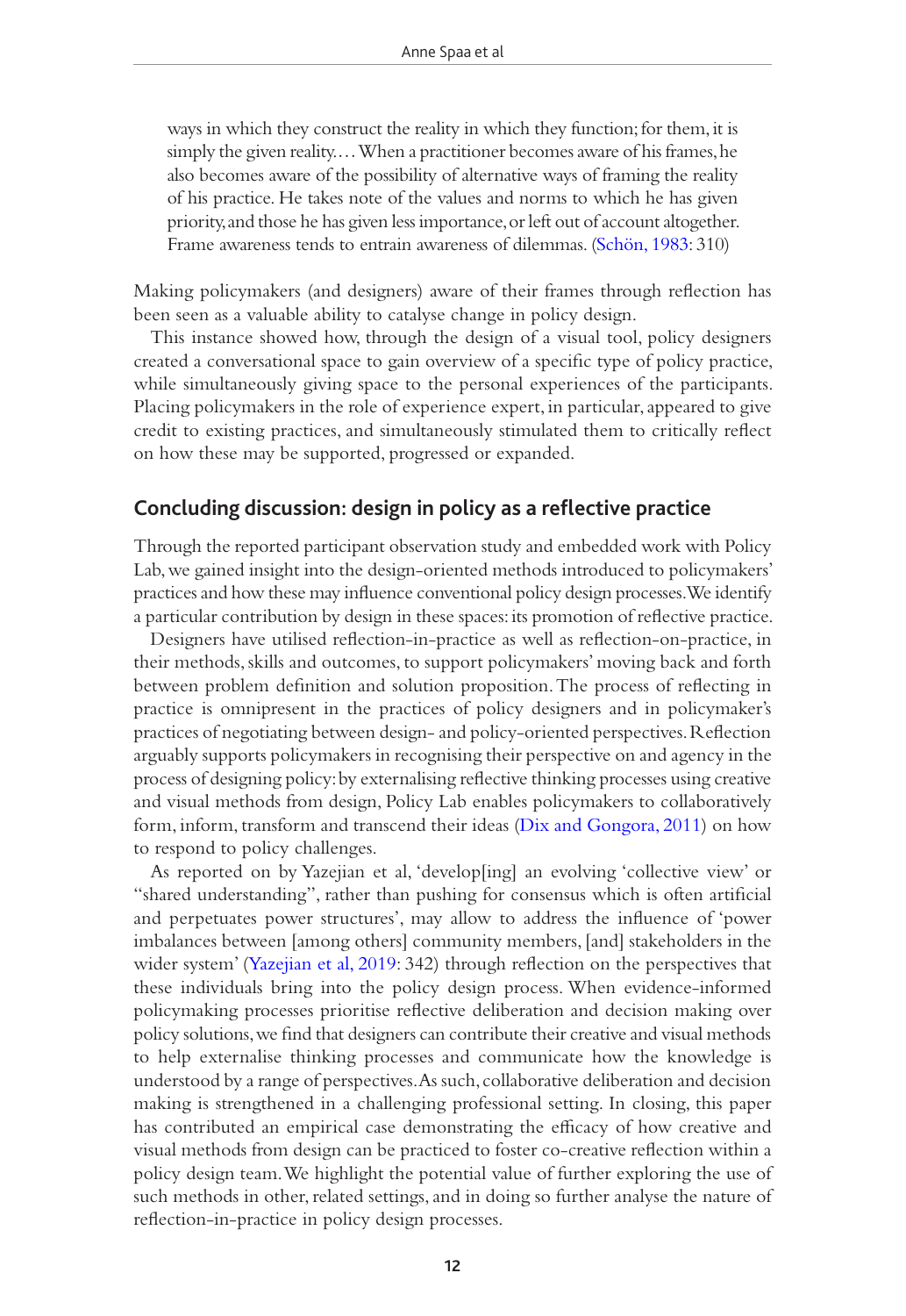#### **Note**

<sup>1</sup> For the purpose of this paper, policy design is defined by excluding the work of professionals on how to implement policies.

#### **Funding**

The research presented in this paper was funded by a Northumbria University doctoral scholarship and UK Policy Lab.

#### **Acknowledgements**

We would like to thank all the civil servants who took part in the studies for taking the time to talk with us and their candid reflections on their professional practices.

#### **Research ethics statement**

The ethical implications of this research were discussed in detail between the lead author and co-authors during the planning of fieldwork conducted as part of her PhD studies. This included giving consideration to potential issues of covert data gathering while conducting on-site ethnographic work in Policy Lab, and the gathering of firsthand and secondhand accounts from participants. All work presented in this paper underwent review by and received ethical approval from Northumbria University's School of Design and Faculty of Arts, Design and Social Science research ethics committee. This was approved on 28 April 2018, and an amendment was approved on 8 April 2019 to account for a further round of data collection.

#### **Contributor statement**

The first author (AS), as the lead researcher, conducted the study as participant observer that this paper reports on. She is the main author of this paper. The second to fourth authors have contributed to the research as supervisors to AS in her doctoral work that this study forms part of, and as contributors to the design and analysis of the study (JV, AD), to the paper's early development (NS) and writing (all).

#### **Conflict of interest**

The authors declare there is no conflict of interest.

#### **References**

- <span id="page-13-3"></span>Bailey, J. and Lloyd, P. (2016a) *A View From the Other Side: Perspectives on an Emergent Design Culture in Whitehall*, London: Linkopings University Electronic Press.
- <span id="page-13-2"></span>Bailey, J. and Lloyd, P. (2016b) The introduction of design to policymaking: policy lab and the UK government, Proceedings of DRS 2016, Design Research Society 50th Anniversary Conference, 20 June, 3619–1635.
- <span id="page-13-0"></span>Bason, C. (2016) Introduction: the design for policy nexus, in C. Bason*, Design for Policy*, Abingdon: Routledge, pp 1–8.
- <span id="page-13-5"></span>Bennett, S. and Cutler, N. (2019) Lab long read: policy consultations – Part 1: mapping the process, *Policy Lab*, [https://openpolicy.blog.gov.uk/2019/10/28/](https://openpolicy.blog.gov.uk/2019/10/28/lab-long-read-policy-consultations-part-1-mapping-the-process/) [lab-long-read-policy-consultations-part-1-mapping-the-process/.](https://openpolicy.blog.gov.uk/2019/10/28/lab-long-read-policy-consultations-part-1-mapping-the-process/)
- <span id="page-13-4"></span>Braun, V. and Clarke, V. (2006) Using thematic analysis in psychology, *Qualitative Research in Psychology*, 3(2): 77–101.

Cairney, P. (2016) *The Politics of Evidence-Based Policy Making*, New York: Springer.

<span id="page-13-1"></span>Clarke, A. and Craft, J. (2019) The twin faces of public sector design, *Governance*,  $32(1): 5-21.$